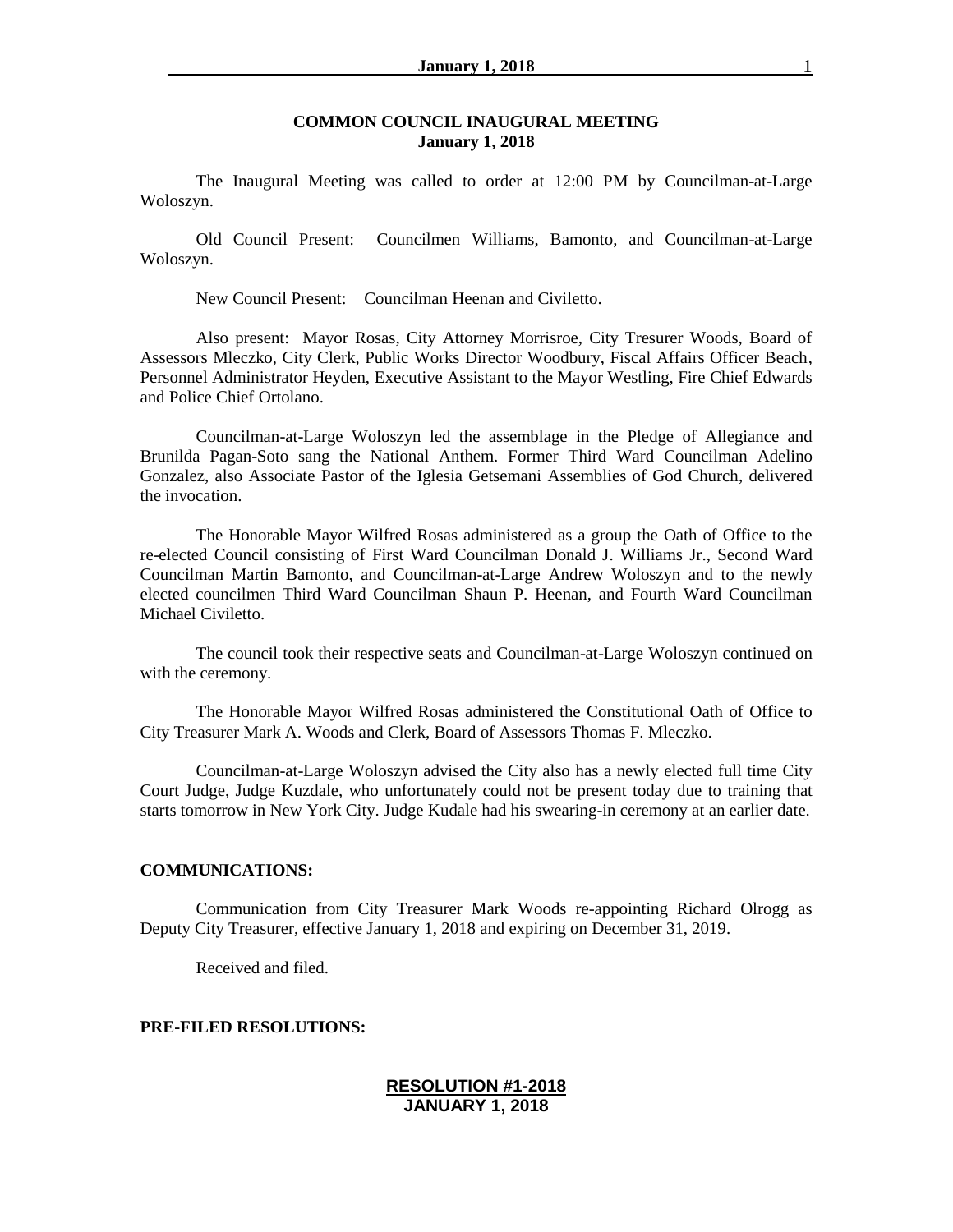## **BY: ENTIRE COUNCIL**

## **ESTABLISHING PAYROLL PROCEDURE**

**RESOLVED,** that the salaries of all officials and employees of the City of Dunkirk be paid weekly on the Thursday following the pay period, and that the City Treasurer be hereby authorized to draw a general payroll check to be deposited in the payroll fund, and be directed to draw warrants from the payroll fund at the prevailing rates in payment of the same upon receiving the duly certified payroll.

Carried, all voting aye.

## **RESOLUTION #2-2018 JANUARY 1, 2018**

## **BY: ENTIRE COUNCIL**

### **BOND PAYMENT AUTHORIZATION**

**RESOLVED,** that the City Treasurer be and hereby is authorized and directed to draw warrants on the proper funds to cover payments of principal and interest of bonds as they mature.

Carried, all voting aye.

### **RESOLUTION #3-2018 JANUARY 1, 2018**

## **BY: ENTIRE COUNCIL**

### **ESTABLISHING OFFICIAL DEPOSITORIES**

**RESOLVED,** that First Niagara Bank/Bank of America, Key Bank, Community Bank, Manufacturers and Traders Trust Co., and Chase Bank, be and hereby are designated depositories for all monies and funds belonging to the City of Dunkirk or which shall be received by the City Treasurer from any and all sources during the years 2018 and 2019, it being understood that all monies referred to above shall be deposited with the City Treasurer, subject to withdrawal as provided for in the Charter of the City of Dunkirk.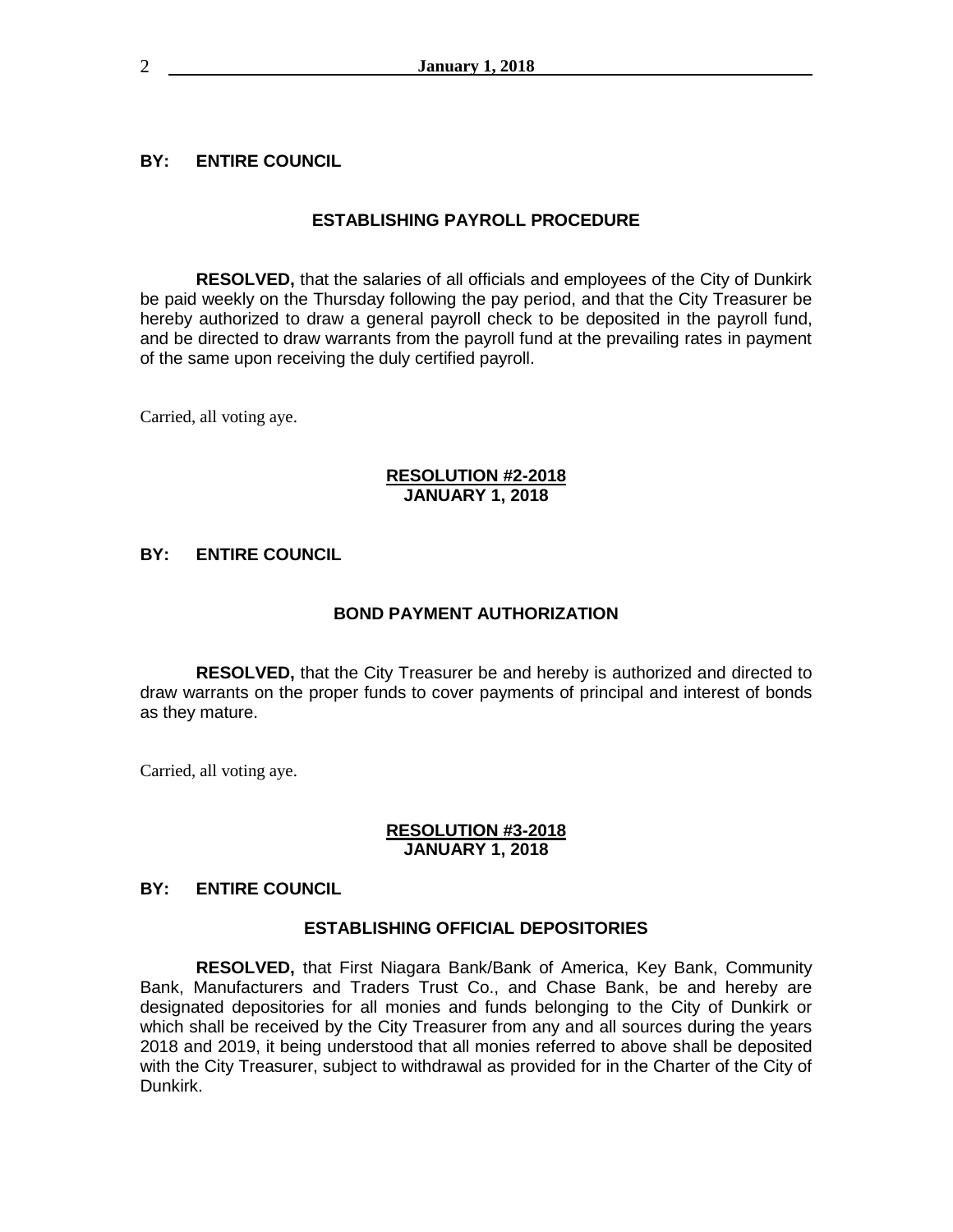Carried, all voting aye.

## **RESOLUTION #4-2018 JANUARY 1, 2018**

## **BY: ENTIRE COUNCIL**

## **ESTABLISHING CASH MANAGEMENT AND INVESTMENTS POLICY**

**RESOLVED,** that this Common Council hereby adopts the Cash Management and Investments Policy adopted by the Common Council on January 1, 1988, and amended on January 1, 1990, for the years 2018 and 2019, as recommended by the New York State Department of Audit and Control.

Carried, all voting aye.

### **RESOLUTION #5-2018 JANUARY 1, 2018**

### **BY: ENTIRE COUNCIL**

### **DESIGNATION OF OFFICIAL CITY NEWSPAPER**

**RESOLVED,** that the Observer, published in the City of Dunkirk, New York, is hereby designated as the official newspaper of the City of Dunkirk, New York for the years 2018 and 2019.

Carried, all voting aye.

#### **RESOLUTION #6-2018 JANUARY 1, 2018**

## **BY: ENTIRE COUNCIL**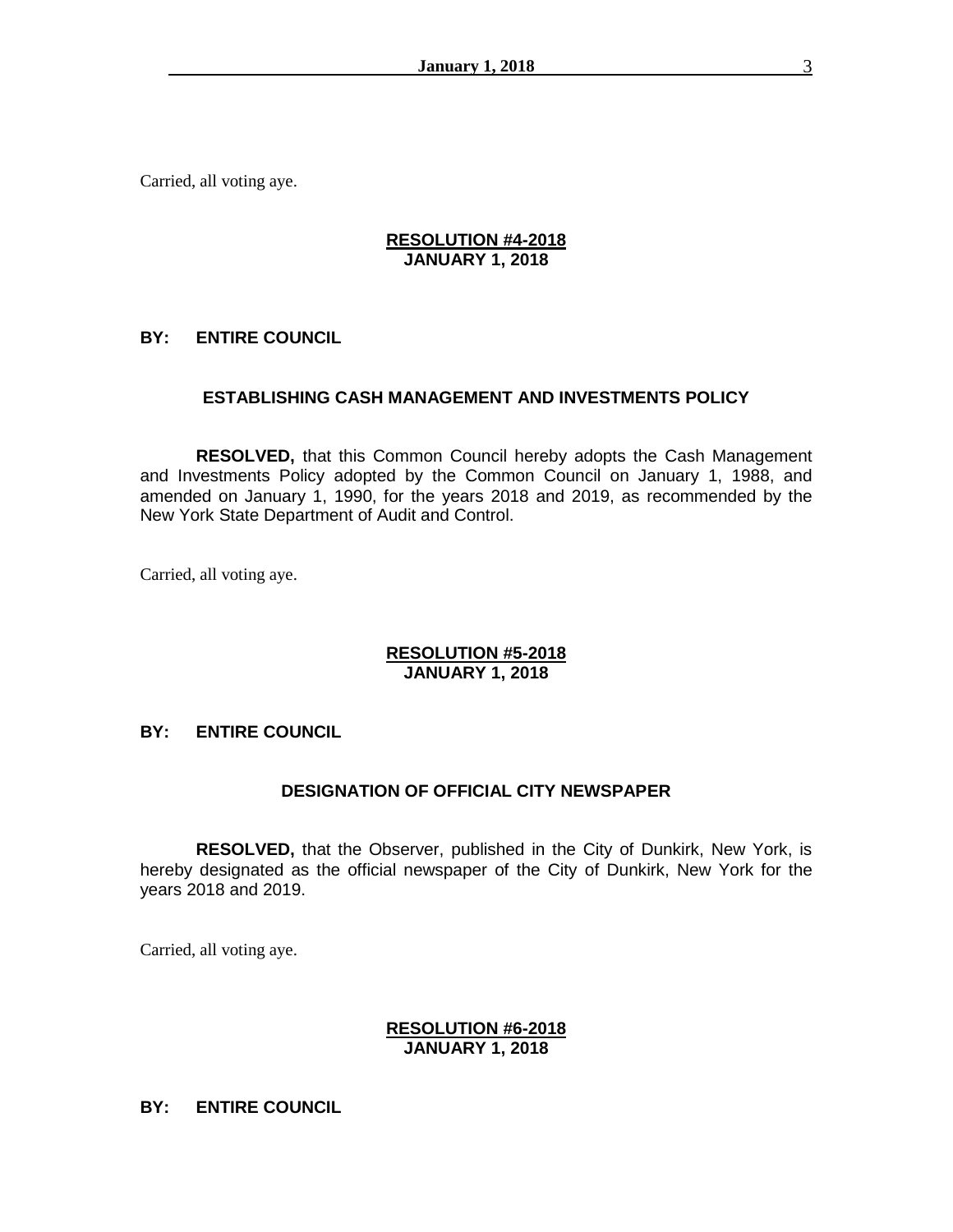## **DESIGNATION OF OFFICIAL CABLE TV STATION**

**RESOLVED,** that Cable Access Channel 12 (Digital Channel 21.3), overseen by the Cable Television Advisory Board, in the City of Dunkirk, New York, is hereby designated as the official Cable TV Station of the City of Dunkirk, New York for the years 2018 and 2019.

Carried, all voting aye.

#### **RESOLUTION #7-2018 JANUARY 1, 2018**

## **BY: ENTIRE COUNCIL**

## **PROCEDURES FOR JANUARY 2018 MEETINGS**

**RESOLVED,** that the regular Common Council meetings in January, 2018 be held on January 2nd and January 16th, and, be it further

**RESOLVED,** that pre-filing for the January 16th meeting will be January 11th.

Carried, all voting aye.

#### **RESOLUTION #8-2018 JANUARY 1, 2018**

## **BY: ENTIRE COUNCIL**

### **RULES OF ORDER OF THE COMMON COUNCIL**

The following rules shall be the rules of order of the Common Council and shall govern proceedings of this Body subject to controlling provisions of the Charter of the City of Dunkirk:

#### **I. MEETINGS.**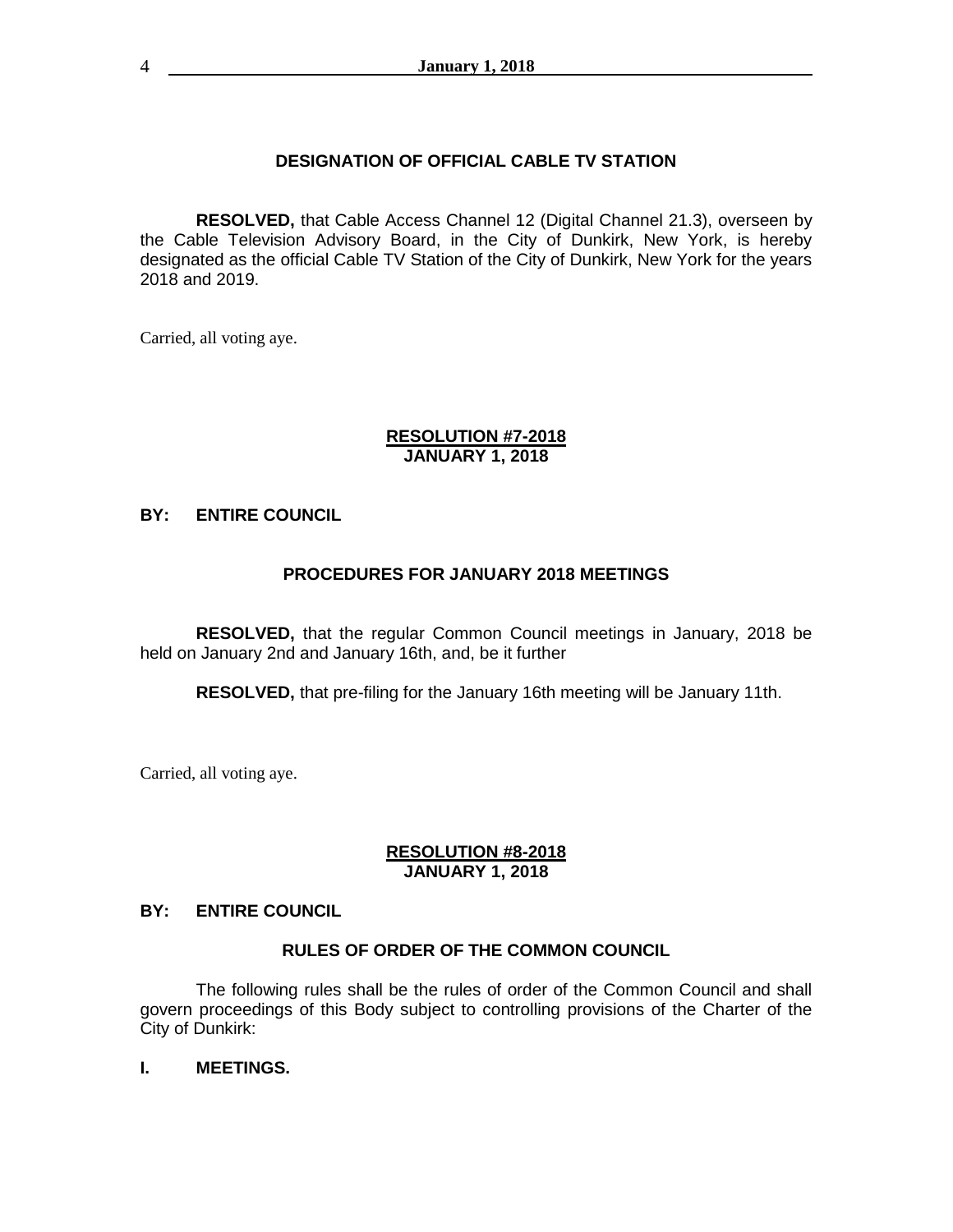- 1. The regular meetings of the Common Council shall be held the first and third Tuesday of every month at 5:30 P.M.<sup>1, 4</sup> in the Common Council Chambers in the City Hall, unless changed at a prior meeting. Preview workshops shall convene at 5:00 on the day of each regular meeting.<sup>5</sup>
- 2. Special meetings of the Common Council shall be called in accordance with Article IV, Section 4.05 of the City Charter.
- 3. At all public hearings held by the Council and any other meetings of the Council, when requested by the Presiding Officer, the Chief of Police shall designate one of his uniformed officers to the Council Chambers to act as a Sergeant-at-Arms.

## **II. QUORUM.**

1. A majority of the whole number of Councilmen shall constitute a quorum as provided by Article IV, Section 4.04 of the City Charter.

## **III. PRESIDING OFFICER.**

1. The Councilman-at-Large shall be the presiding officer of the Common Council. In the event of the absence of the presiding officer, the other members of the Council may appoint one of their number to preside.

## **IV. ORDER OF BUSINESS.**

- 1. Call to order, roll call, and pledge of allegiance to the flag.
- 2. Approval of the minutes of previous meeting. (Certification of prior meeting.)
- 3. Privilege of the floor.
- 4. Communications from the Mayor, including disapproval messages.
- 5. Communications from the public and petitions.
- 6. Reports of Standing Committees, Boards and Commissions.
- 7. Unfinished business, including items referred to Department Heads.
- 8. Pre-filed Resolutions.
- 9. New Business.
- 10. Adjournment.

# **V. PUBLIC PRIVILEGE OF THE FLOOR.**

- 1. The privilege of the floor shall be extended to any person appearing for himself, in which case each individual appearing shall be limited to three minutes; and to any person representing any group, who shall be limited to a maximum time of five minutes.
- 2. The City Clerk shall have the duty of maintaining such time limits, and the Chairman may determine, in his discretion, whether individuals are speaking for themselves or representing groups. The Chairman shall maintain good order and may require any speaker to cease speaking if remarks are made in bad taste or are slanderous or not germane to any action taken or contemplated by the Council. The time limits specified above shall be adhered to, except that the Chairman may allow any person speaking to complete a statement or thought started before such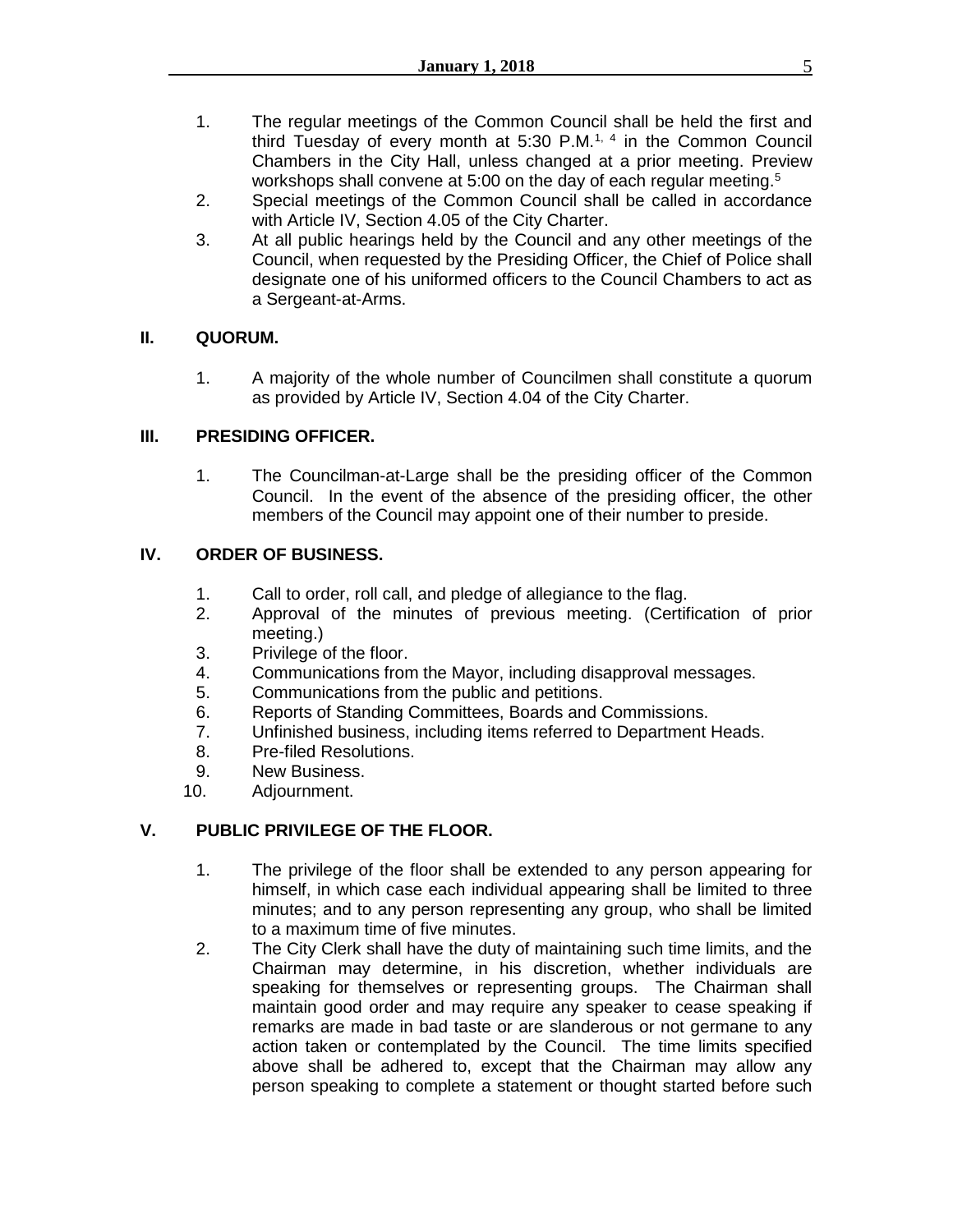time expires, and a longer time may be allowed by the Chair with approval of a majority of the Council.

# **VI. RESOLUTIONS.**

- 1. The term "resolution" shall mean a formal written or oral proposed action bearing the name of the sponsoring member of the Common Council. A resolution may be sponsored by any member of the Common Council except the presiding officer.
- 2. Each resolution, except oral resolutions, must be filed with the City Clerk no later than 5:00 P.M. of the Thursday preceding regularly scheduled meetings. Action upon pre-filed resolutions shall not require a second.
- 3. Any resolution not pre-filed with the City Clerk may be acted upon only after a second. In the event there be no second, said resolution shall be laid on the table for consideration as a pre-filed resolution at the next regular meeting.
- 4. Motions to lay on the table shall always be in order and shall be decided without a second or debate.

## **VII. RULES OF VOTING.**

1. All members of the Common Council present shall vote upon every question, except that a Councilman may abstain from voting with permission from a majority of the Council because of a direct interest in the questions presented.

## **VIII. AGENDA.**

- 1. The City Clerk shall prepare an Agenda of each regularly scheduled Common Council meeting, including pre-filed resolutions, and have delivered a copy thereof to each member of the Common Council no later than the Monday preceding regularly scheduled meetings. The Clerk shall cause a copy of the Agenda to be printed in the local newspaper and posted on the bulletin board in City Hall no later than one day prior to the date of the regular meeting.
- 2. No Agenda need be prepared or submitted to the Common Council for any Special Meeting of the said governing body.

## **IX. COMMUNICATIONS FROM THE PUBLIC AND PETITIONS.**

- 1. All written communications should be submitted to the City Clerk's Office and may be addressed to a specific member of the Council. Said written communications must bear a signature.
- 2. Written communications should not exceed more than 100 words in length.
- 3. Council shall retain the right to table any action in reference to Communication, for further consideration.
- 4. Council may refuse to have read any communication considered in poor taste or language.
- 5. All communications must be received by the City Clerk's Office on Thursday, prior to the scheduled meeting.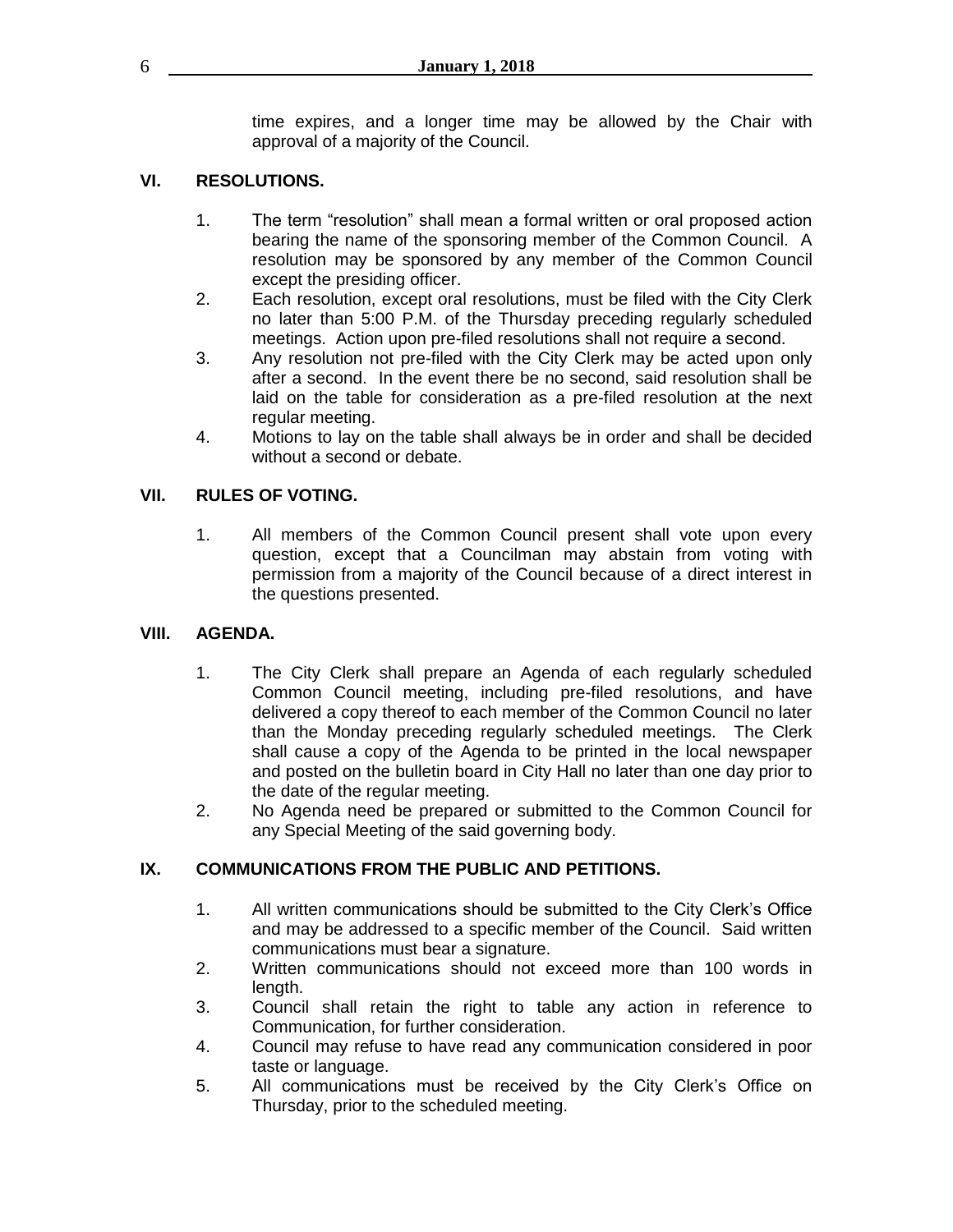# **X. MISCELLANEOUS.**

- 1. All pre-filed resolutions, communications, reports and items referred to Department Heads directed to the Common Council must be submitted to the City Clerk not later than 5:00 P.M. of the Thursday preceding regularly scheduled meetings in order to be considered at such meeting. Copies shall be made and delivered to each member of the Common Council no later than the Monday preceding regularly scheduled meetings. Any items not received by 5:00 P.M. on Thursday preceding regularly scheduled meetings shall be held for the next regular meeting.
- 2. The Clerk shall summarize communications and present to the Council for action thereon.
- 3. All correspondence and communications not germane to the meeting shall not be read by the Clerk, but copies made thereof and sent to each member of the Council. (Monthly reports of Department Heads, etc.)
- 4. The Clerk shall note the receipt of all communications and the decisions thereon.
- 5. The Clerk will send minutes of Council meetings to members of the Council within three (3) business days after such meetings.
- 6. At the organizational meeting of each Common Council to be held on January 1<sup>st</sup> of every even-numbered year, the Council, by resolution, shall appointed two members of the Council, one of whom shall be designated the Chairman, to each of the following Standing Committees:
	- (a) Finance, Insurance and Property;
	- (b) Personnel, Judicial and General Welfare, Recreation, Library, Regional Planning;
	- (c) Public Works, Streets, Sidewalks, Public Utilities, Parks, Harbor, Buildings, and Transportation;
	- (d) Public Safety, Fire, Police, Emergency Action;
	- (e) Economic Development (added 1/1/86).
- 7. Except as otherwise provided herein and in the Charter of the City of Dunkirk, the proceedings of the Common Council shall be governed by the Roberts Rules of Order.

# 8. **FINANCE COMMITTEE POLICY/PROCEDURE<sup>2</sup>**

Any resolutions that are within the purview of the Finance Committee, for which full Common Council action is requested, must first be presented to and reviewed by the Council's standing Finance Committee.

The Finance Committee shall convene a regular meeting, on the second and fourth Monday of the month, as needed prior to pre-file Thursday.<sup>3</sup>

There are adequate opportunities to present any relevant information to the Finance Committee without having to delay any necessary action or to bottleneck City operations.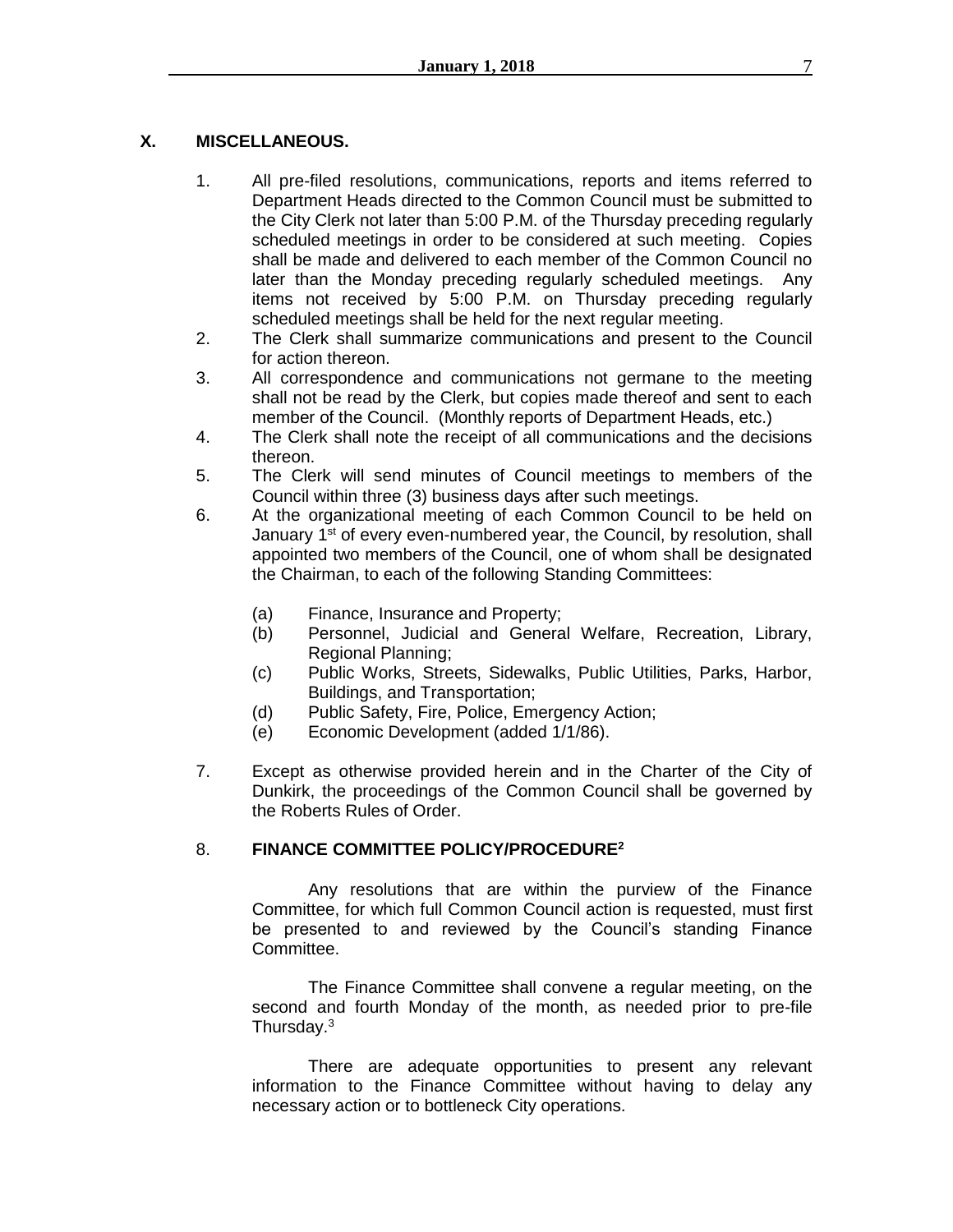Any matters/resolutions that need action on an emergency nature may be brought to the Common Council, either as "pre-filed" or as "new business." However, an explanation to the Council of the emergency nature of the matter to be considered must be provided.

Before such items are to be considered, the emergency nature should be described and agreed to by a majority of the Common Council.

Matters that need to be presented to the Finance Committee for approval shall include, but not be limited to:

- (a) Resolutions dealing with the expenditure or receipt of funds, including the hiring of contractor, vendors, *etc*.;
- (b) The transfer of funds between and among accounts;
- (c) The establishing of new accounts.
- <sup>1</sup> Time of meeting changed to 7:00 p.m. by DCC Res #170-98 on 11-17-98; time of meeting changed to 6:00 p.m. by DCC Res #62-2010 on 9-21-10.
- <sup>2</sup> Subd. 8 (Finance Committee Policy/Procedure) add by DCC Res #60-98 on 4-7-98.
- <sup>3</sup> Finance Committee meeting frequency changed by DCC LL#1-2008.<br><sup>4</sup> Time of meeting changed to 5:30 n m
- <sup>4</sup> Time of meeting changed to 5:30 p.m.<br><sup>5</sup> Proview workshops shall convene at 5
- <sup>5</sup> Preview workshops shall convene at 5:00 p.m. changed, by DCC Res #51-2016 on 5-3-16

Carried, all voting aye.

\_\_\_\_\_\_\_\_\_\_

### **RESOLUTION #9-2018 JANUARY 1, 2018**

### **BY: ENTIRE COUNCIL**

### **ESTABLISHING STANDING COMMITTEES**

**RESOLVED,** that for the years 2018 and 2019, the Committees of the Dunkirk Common Council shall be as follows:

| <b>FINANCE, INSURANCE AND PROPERTY</b> | Councilman-at-Large Woloszyn,            |
|----------------------------------------|------------------------------------------|
| Chairman                               | Councilman Williams<br>Councilman Heenan |
| PERSONNEL, JUDICIAL & GENERAL          | Councilman Bamonto, Chairman             |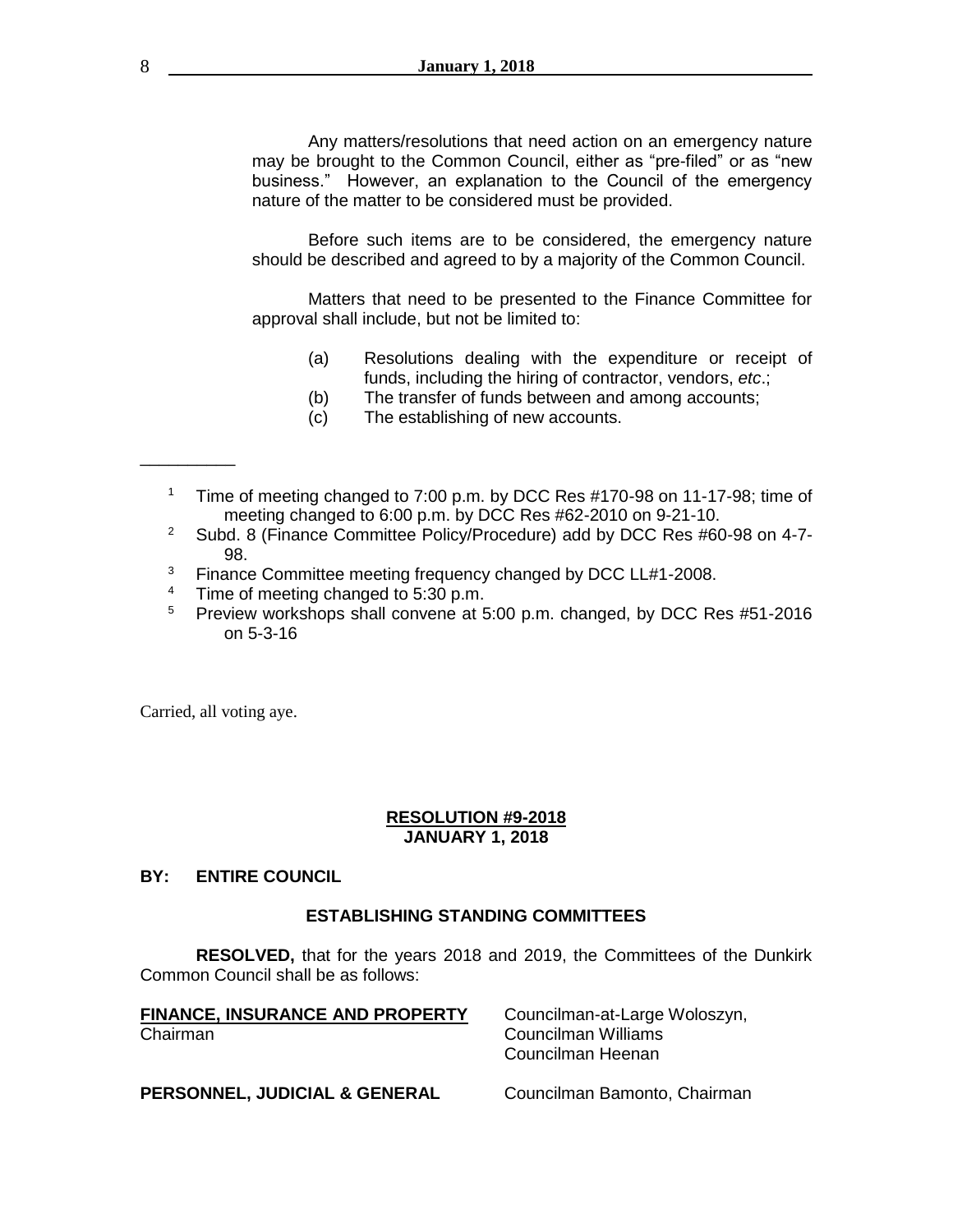| <b>WELFARE, RECREATION, LIBRARY</b><br><b>REGIONAL PLANNING</b>                                              | <b>Councilman Williams</b><br>Councilman Heenan                                      |
|--------------------------------------------------------------------------------------------------------------|--------------------------------------------------------------------------------------|
| PUBLIC WORKS, STREETS, SIDEWALKS,<br>PUBLIC UTILITIES, PARKS, HARBOR,<br><b>BUILDINGS AND TRANSPORTATION</b> | Councilman Williams, Chairman<br>Councilman Civiletto<br>Councilman Bamonto          |
| <b>PUBLIC SAFETY, FIRE, POLICE</b><br><b>EMERGENCY ACTION</b>                                                | Councilman Civiletto, Chairman<br>Councilman-at-Large Woloszyn<br>Councilman Bamonto |
| <b>ECONOMIC DEVELOPMENT</b>                                                                                  | Councilman Heenan, Chairman<br>Councilman Civiletto<br>Councilman-at-Large Woloszyn  |
| <b>APPOINTMENT DLDC</b>                                                                                      | Councilman Heenan                                                                    |
| <b>Ex Officio TO DLDC</b>                                                                                    | Councilman-at-Large Woloszyn                                                         |

Carried, all voting aye.

#### **COMMENTS:**

Mayor Rosas thanked all present for taking the time on their New Year's Day to attend Inauguration 2018, congratulated all the elected officials who were sworn in today, and welcomed the two new councilmembers. The Mayor also advised that when he took office there were things that needed to be changed, change was the platform he ran on, believes a lot of positive change has occurred for the City in the first two years of his term, and hopes to continue to work with the councilmembers in the best interest for the City of Dunkirk.

Councilman-at-Large Woloszyn advised councilmembers take in a serious manner what is placed before them, it is an exciting time in the city of Dunkirk, finances will always be a worry due to the closing of NRG and closing of local factories, but there are lots of positives thing going on and would like to see them all come to fruition. Councilman-at-Large Woloszyn opened the meeting the Councilmembers, City Treasurer, and City Assessor to comment "…as we are all individual speakers."

Councilmember Williams thanked those present for coming to the first meeting of the year, advised the City has many projects ready to start or be completed in the next two years, welcomed Councilman Heenan and Councilman Civiletto onto the council, and advised he looks forward to working with the Council and Mayor for the next two years.

Councilman Bamonto thanked those present for coming, wished all a Happy New Year, advised he looks forward toward working with the council, the Mayor and this administration, and looks forward to big things in 2018.